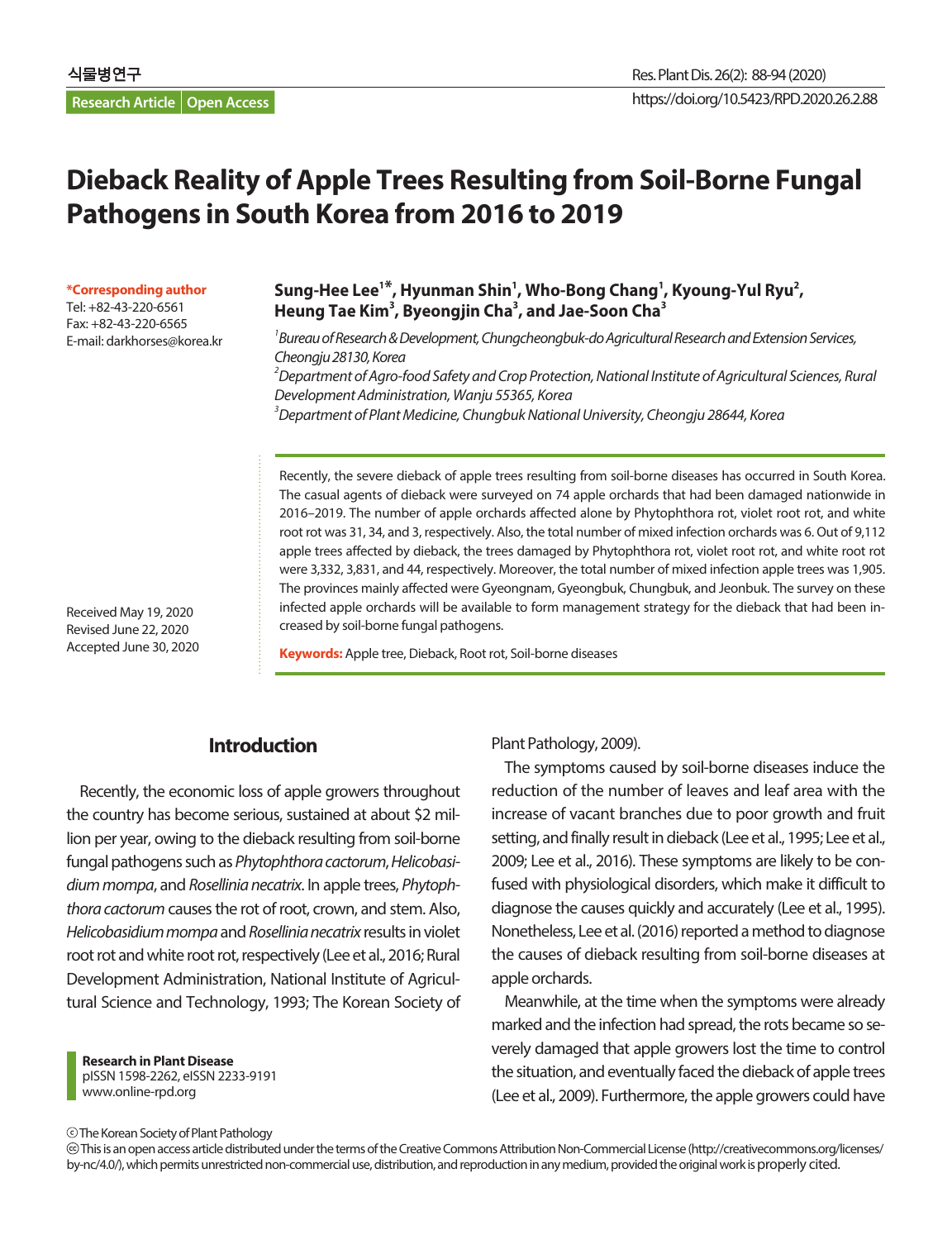had a great difficulty because the diseases spread through the soil continuously if the infected roots are not completely removed (Lee et al., 2016).

The survey on the occurrence of soil-borne diseases at the apple orchards across the country (Lee et al., 1995) has been conducted in the main apple production sites in South Korea. As a part of the survey on major apple diseases which had occurred in 1992–2000, the type and extent of diseases affecting the roots of apple trees were reported (Lee et al., 2006). Most recently, Lee et al. (2016) have reported that the number of apple trees with dieback symptom was 4,000 in Chungbuk province from 2013 to 2015, and among them 3,350 were damaged by soil-borne diseases. Therefore, this survey was carried out to ascertain the reality of the dieback damage by soil-borne fungal pathogens which had occurred at apple orchards nationwide in 2016–2019.

#### **Materials and Methods**

This survey was conducted by phone call inquiry consulting the 74 apple growers who had faced the dieback due to soil-borne diseases in 7 provinces across the country in 2016–2019. With the dieback symptoms and signs inquired from every damaged apple grower, its causes were known by a previously designed diagnostic method (Lee et al., 2016). Using this method, Phytophthora (root, crown, and stem) rot caused by *Phytophthora cactorum* could be diagnosed by the rot of bark tissue at the root or grafting area, with its discoloration to dark brown color, or by the weeping of stem bark tissue in apple trees (Jee et al., 1997, 2001; Lee et al., 2016). Violet root rot induced by *Helicobasidium mompa*  could be distinguished by the formation of reddish violet fruiting body on the grafting region (Lee et al., 1995; Lee et al., 2016). White root rot caused by *Rosellinia necatrix* could be characterized by the mycelia membrane formation of white fan shape (Hanlin, 1990; Lee et al., 2016; Rural Development Administration, National Institute of Agricultural Science and Technology, 1993; Sivanesan and Holliday, 1972). In addition, the survey was made on the number of surveyed trees and initial pathogenesis year (from 2015 to 2019, 2010 to 2015, before 2010) in diseased orchard lot were investigated.



**Fig. 1.** Distribution map of dieback pathogenesis which occurred at the 74 apple orchards resulting from soil-borne fungal pathogens in South Korea from 2016 to 2019.

#### **Results and Discussion**

In 2016–2019, a total of 9,112 dieback trees at the 74 apple orchards that had occurred in 7 provinces are represented in the distribution map (Fig. 1). The number of apple orchards and trees infected by each province is shown in Tables 1 and 2, respectively. And, the classification for initial pathogenesis year is shown in Table 3. Major provinces affected by the diseases were Gyeongbuk with 24 orchards (32.4%), and Chungbuk with 22 orchards (29.7%). On the other hand, no phone call inquiry was made in Jeonnam, which chiefly cultivates pear trees (Table 1). Thirty-one orchards (41.9%) of 74 damaged apple orchards in total were caused by Phytophthora rot, and provinces were Chungbuk with 18 orchards (24.3%), and Gyeongbuk with 7 orchards (9.5%). Thirty-four orchards (46.0%) out of them were affected by violet root rot and the main province with pathogenesis was Gyeongbuk with 12 orchards (16.2%). Three orchards (4.1%) were diseased by white root rot.

Meanwhile, the survey of mixed infections was made on 6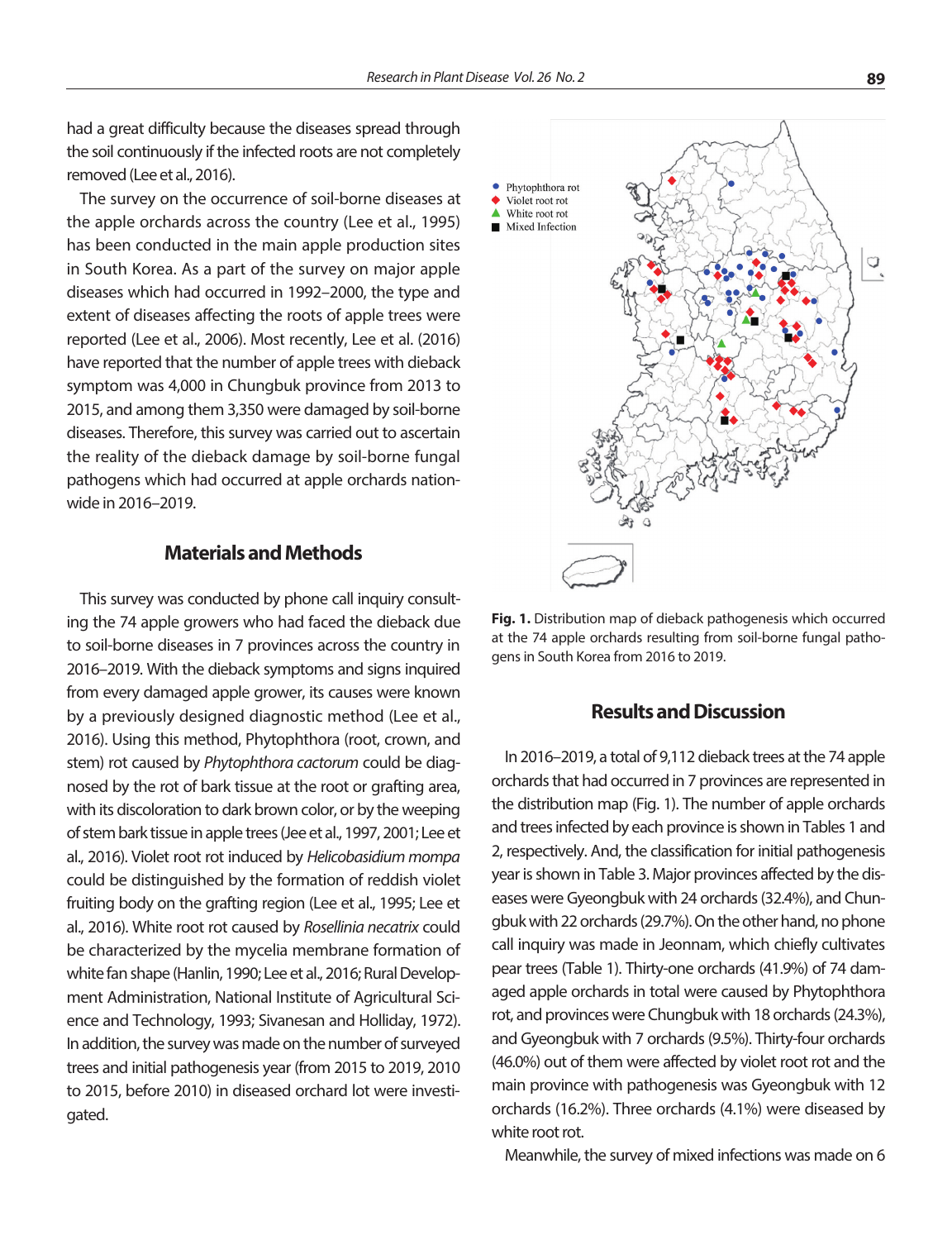|                               | No. of the apple orchard infected by soil-borne diseases | <b>Total no. of</b> |            |               |           |                   |                                         |
|-------------------------------|----------------------------------------------------------|---------------------|------------|---------------|-----------|-------------------|-----------------------------------------|
| <b>Province</b>               | <b>PR</b>                                                | <b>VRR</b>          | <b>WRR</b> | <b>PR+VRR</b> | VRR+WRR   | <b>PR+VRR+WRR</b> | damaged<br><b>orchards</b> <sup>a</sup> |
| Gyeonggi                      | <b>ND</b>                                                | 1(1.4)              | <b>ND</b>  | <b>ND</b>     | <b>ND</b> | <b>ND</b>         | 1(1.4)                                  |
| Gangwon                       | 2(2.7)                                                   | <b>ND</b>           | <b>ND</b>  | <b>ND</b>     | <b>ND</b> | <b>ND</b>         | 2(2.7)                                  |
| Chungbuk                      | 18 (24.3)                                                | 3(4.1)              | 1(1.4)     | ND            | <b>ND</b> | <b>ND</b>         | 22(29.7)                                |
| Chungnam                      | 1(1.4)                                                   | 6(8.1)              | <b>ND</b>  | 1(1.4)        | <b>ND</b> | 1(1.4)            | 9(12.2)                                 |
| <b>Jeonbuk</b>                | 1(1.4)                                                   | 5(6.8)              | <b>ND</b>  | <b>ND</b>     | <b>ND</b> | <b>ND</b>         | 6(8.1)                                  |
| Jeonnam                       | <b>ND</b>                                                | <b>ND</b>           | <b>ND</b>  | <b>ND</b>     | <b>ND</b> | <b>ND</b>         | <b>ND</b>                               |
| Gyeongbuk                     | 7(9.5)                                                   | 12(16.2)            | 2(2.7)     | 1(1.4)        | 1(1.4)    | 1(1.4)            | 24 (32.4)                               |
| Gyeongnam                     | 2(2.7)                                                   | 7(9.5)              | <b>ND</b>  | <b>ND</b>     | 1(1.4)    | <b>ND</b>         | 10(13.5)                                |
| Total no. of damaged orchards | 31(41.9)                                                 | 34 (46.0)           | 3(4.1)     | 2(2.7)        | 2(2.7)    | 2(2.7)            | 74 (100)                                |

**Table 1.** Number of apple orchards shown dieback symptom resulting from soil-borne fungal pathogens throughout the country

Values are presented as number (%).

PR, Phytophthora (root, crown, stem) rot by *Phytophthora* sp.; VRR, violet root rot by *Helicobasidium* sp.; WRR, white root rot by *Rosellinia* sp.; ND, no data.

<sup>a</sup>%: (Total of damaged orchards/74 apple orchards diseased)×100.

**Table 2.** Number of apple trees shown dieback symptom resulting from soil-borne fungal pathogens all of the nation

| <b>Province</b>               | No. of                  |             | Total no. of |            |               |                |                   |                               |
|-------------------------------|-------------------------|-------------|--------------|------------|---------------|----------------|-------------------|-------------------------------|
|                               | surveyed<br>apple trees | <b>PR</b>   | <b>VRR</b>   | <b>WRR</b> | <b>PR+VRR</b> | <b>VRR+WRR</b> | <b>PR+VRR+WRR</b> | damaged<br>trees <sup>a</sup> |
| Gyeonggi                      | 480                     | <b>ND</b>   | 7(1.5)       | <b>ND</b>  | <b>ND</b>     | <b>ND</b>      | <b>ND</b>         | 7(1.5)                        |
| Gangwon                       | 1,520                   | 55(3.6)     | <b>ND</b>    | <b>ND</b>  | <b>ND</b>     | <b>ND</b>      | <b>ND</b>         | 55(3.6)                       |
| Chungbuk                      | 7,130                   | 1,434(20.1) | 235(3.3)     | 6(0.1)     | <b>ND</b>     | <b>ND</b>      | <b>ND</b>         | 1,675(23.5)                   |
| Chungnam                      | 10,700                  | 14(0.1)     | 335(3.1)     | <b>ND</b>  | 250(2.3)      | <b>ND</b>      | 24(0.2)           | 623(5.8)                      |
| Jeonbuk                       | 8,400                   | 1,100(13.1) | 440 (5.2)    | <b>ND</b>  | <b>ND</b>     | <b>ND</b>      | <b>ND</b>         | 1,540 (18.3)                  |
| Jeonnam                       | <b>ND</b>               | <b>ND</b>   | ND.          | <b>ND</b>  | <b>ND</b>     | <b>ND</b>      | <b>ND</b>         | <b>ND</b>                     |
| Gyeongbuk                     | 27,280                  | 712(2.6)    | 958 (3.5)    | 38(0.1)    | 550 (2.0)     | 51(0.2)        | 30(0.1)           | 2,339(8.6)                    |
| Gyeongnam                     | 12,320                  | 17(0.1)     | 1,856 (15.1) | <b>ND</b>  | <b>ND</b>     | 1,000(8.1)     | <b>ND</b>         | 2,873(23.3)                   |
| Total no. of<br>damaged trees | 67,830                  | 3,332(4.9)  | 3,831(5.7)   | 44(0.1)    | 800 (1.2)     | 1,051(1.6)     | 54(0.1)           | 9,112(13.4)                   |

Values are presented as number (%).

PR, Phytophthora (root, crown, stem) rot by *Phytophthora* sp.; VRR, violet root rot by *Helicobasidium* sp.; WRR, white root rot by *Rosellinia* sp.; ND, no data.

<sup>a</sup>%: (Total of damaged trees/No. of surveyed apple trees)×100.

among 74 orchards. The mixed infection of both Phytophthora rot and violet root rot occurred at one orchard in each of the Chungnam and Gyeongbuk province. That of both violet root rot and white root rot occurred at orchard in each of the Gyeongbuk and Gyeongnam province. The mixed infection caused by all the diseases such as Phytophthora

rot, violet root rot, and white root rot occurred at 1 orchard in Chungnam and Gyeongbuk province each (Table 1). This survey indicates that at least 87.9% of the apple orchards that had shown dieback symptom was mainly caused by *Phytophthora* and *Helicobasidium*. It also reveals that the mixed infection such as Phytophthora rot, violet root rot, and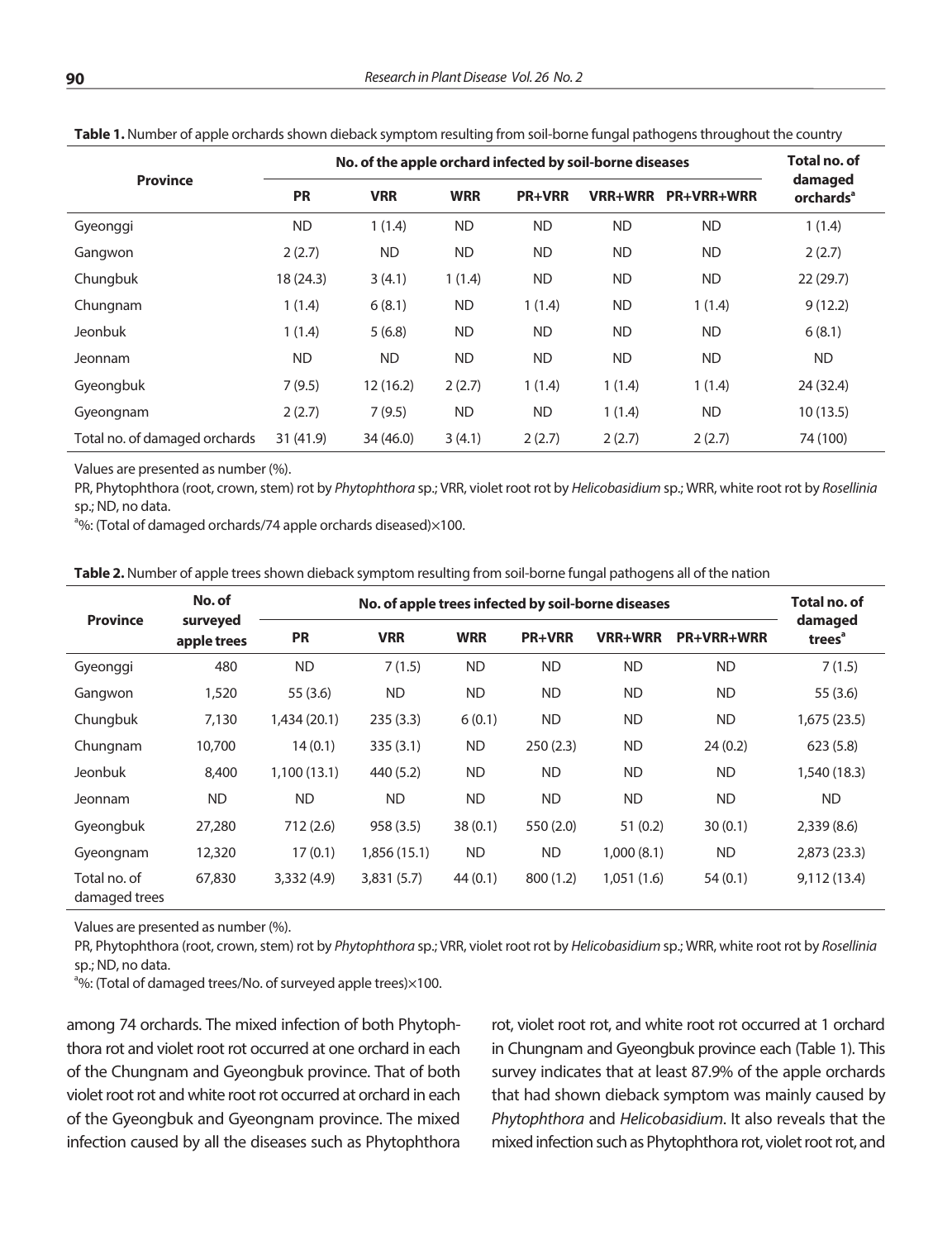|                 | Initial pathogenesis year of soil-borne diseases |               |                        |                |                                |             |                |                                |                     |                |                                |                 |                          |                                |                 |                         |                                |                 |
|-----------------|--------------------------------------------------|---------------|------------------------|----------------|--------------------------------|-------------|----------------|--------------------------------|---------------------|----------------|--------------------------------|-----------------|--------------------------|--------------------------------|-----------------|-------------------------|--------------------------------|-----------------|
| <b>Province</b> | <b>PR</b>                                        |               | <b>VRR</b>             |                | <b>WRR</b>                     |             | <b>PR+VRR</b>  |                                |                     | <b>VRR+WRR</b> |                                |                 | <b>PR+VRR+WRR</b>        |                                |                 |                         |                                |                 |
|                 |                                                  | $≥'15'15-'10$ | $<$ 10                 | $\geq$ 15      | $^{\prime}$ 15– $^{\prime}$ 10 | $<$ 10      | $\geq$ 15      | $^{\prime}$ 15– $^{\prime}$ 10 | $<$ 10              | $\geq$ 15      | $^{\prime}$ 15– $^{\prime}$ 10 | $<$ 10          | $\geq$ 15                | $^{\prime}$ 15– $^{\prime}$ 10 | $<$ 10          | $\geq$ 15               | $^{\prime}$ 15– $^{\prime}$ 10 | $<$ 10          |
| Gyeonggi        |                                                  | <b>ND</b>     |                        |                | 0                              | $\mathbf 0$ |                | <b>ND</b>                      |                     |                | <b>ND</b>                      |                 |                          | <b>ND</b>                      |                 |                         | <b>ND</b>                      |                 |
| Gangwon         | 0                                                | 2             | 0                      |                | <b>ND</b>                      |             |                | <b>ND</b>                      |                     |                | <b>ND</b>                      |                 |                          | <b>ND</b>                      |                 |                         | <b>ND</b>                      |                 |
| Chungbuk        | 13                                               | 4             |                        |                | 2                              | $\mathbf 0$ |                | 0                              | 0                   |                | <b>ND</b>                      |                 |                          | <b>ND</b>                      |                 |                         | <b>ND</b>                      |                 |
| Chungnam        | 1                                                | 0             | 0                      | $\overline{2}$ | 3                              | 1           |                | <b>ND</b>                      |                     | $\mathbf 0$    |                                | 0               |                          | <b>ND</b>                      |                 |                         | 0                              | $\mathbf 0$     |
| Jeonbuk         | $\mathbf 0$                                      | 0             |                        | 4              |                                | $\mathbf 0$ |                | <b>ND</b>                      |                     |                | <b>ND</b>                      |                 |                          | <b>ND</b>                      |                 |                         | <b>ND</b>                      |                 |
| Jeonnam         |                                                  | <b>ND</b>     |                        |                | <b>ND</b>                      |             |                | <b>ND</b>                      |                     |                | <b>ND</b>                      |                 |                          | <b>ND</b>                      |                 |                         | <b>ND</b>                      |                 |
| Gyeongbuk       | 6                                                |               | $\Omega$               | $\overline{2}$ | 9                              |             | $\overline{2}$ | $\mathbf{0}$                   | $\mathbf{0}$        |                | $\Omega$                       | $\Omega$        |                          | $\mathbf{0}$                   | $\Omega$        |                         | 0                              | $\mathbf{0}$    |
| Gyeongnam       | 2                                                | $\mathbf{0}$  | 0                      | 4              | 2                              |             |                | <b>ND</b>                      |                     |                | <b>ND</b>                      |                 |                          |                                | 0               |                         | <b>ND</b>                      |                 |
| Total           | 22<br>(71.0)                                     | 7<br>(22.6)   | $\mathcal{P}$<br>(6.5) | 14<br>(41.2)   | 17<br>(50.0)                   | 3<br>(8.8)  | 3<br>(100)     | $\Omega$<br>(0)                | $\mathbf{0}$<br>(0) | (50)           | (50)                           | $\Omega$<br>(0) | $\overline{2}$<br>(66.7) | (33.3)                         | $\Omega$<br>(0) | $\mathfrak{D}$<br>(100) | $\Omega$<br>(0)                | $\Omega$<br>(0) |

**Table 3.** Initial pathogenesis year of soil-borne diseases for each damaged apple orchard across the country

Values are presented as number (%).

PR, Phytophthora (root, crown, stem) rot by *Phytophthora* sp.; VRR, violet root rot by *Helicobasidium* sp.; WRR, white root rot by *Rosellinia* sp.; ND, no data.

#### white root rot has occurred later.

The classification of initial pathogenesis year for each of the damaged 74 apple orchards is shown in Table 3. In Phytophthora rot, the number of apple orchards for initial pathogenesis year of 10 years and under (from 2010 to 2019) was 29 (93.6%), including 22 (71.0%) from 2015 to 2019, and 7 (22.6%) from 2010 to 2015. For white root rot, that for initial pathogenesis year of 10 years and under was 31 (91.2%), including 14 (41.2%) from 2015 to 2019, and 17 (50.0%) from 2010 to 2015. Regarding white root rot, that for initial pathogenesis year of 5 years (from 2015 to 2019) and under was 3 (100%). In mixed infection, most of initial pathogenesis year was 10 years and under as shown in Table 3.

The number of diseased apple trees by each province is shown in Table 2. A total of surveyed apple trees were 67,830, and the number of dieback trees among them was 9,112 (13.4%). The main pathogenesis provinces were Gyeongnam with 2,873 (23.3%) among 12,320, Gyeongbuk with 2,339 (8.6%) among 27,280, Chungbuk with 1,675 (23.5%) among 7,130, and Jeonbuk with 1,540 (18.3%) dieback trees among 8,400 surveyed trees. The pathogenesis of 3,332 (4.9%) dieback trees among 67,830 surveyed apple trees resulted from Phytophthora rot, and its main provinces under damaged were Chungbuk with 1,434 (20.1%) among 7,130, and Jeonbuk with 1,100 (13.1%) among 8,400 surveyed trees. Three

thousand eight hundred thirty-one (5.7%) among them were caused by violet root rot, and its major provinces were Gyeongnam with 1,856 (15.1%) among 12,320, and Gyeongbuk with 958 (3.5%) among 27,280. Forty-four (0.1%) among them were caused by white root rot, and the province mainly affected was Gyeongbuk with 38 (0.1%) and Chungbuk with 6 (0.1%) among 27,280 and 7,130, respectively.

Meanwhile, in the case of mixed infection, 800 (1.2%) among them were damaged by Phytophthora rot and violet root rot, Gyeonbuk with 550 (2.0%) and Chungnam with 250 (2.3%). One thousand fifty-one (1.6%) among them were diseased by violet and white root rot, Gyeongnam with 1,000 (8.1%) and Gyeongbuk with 51 (0.2%). Fifty-four (0.1%) among them were brought about by Phytophthora rot, violet and white root rot. The provinces mainly affected were Gyeongbuk with 30 (0.1%) and Chungnam with 24 (0.2%) dieback trees as in Table 2. This survey indicates that at least 10.6% of the 9,112 (13.4%) apple trees that showed dieback symptom was caused by Phytophthora rot and violet root rot. Also it reveals that the number of apple trees with mixed infection such as Phytophthora rot, violet root rot, and white root rot accounted for 1,905 (2.9%).

Our survey for the mixed infections in apple orchard lot is the first report. The mixed infections make it more difficult to control than single infections because each diseased apple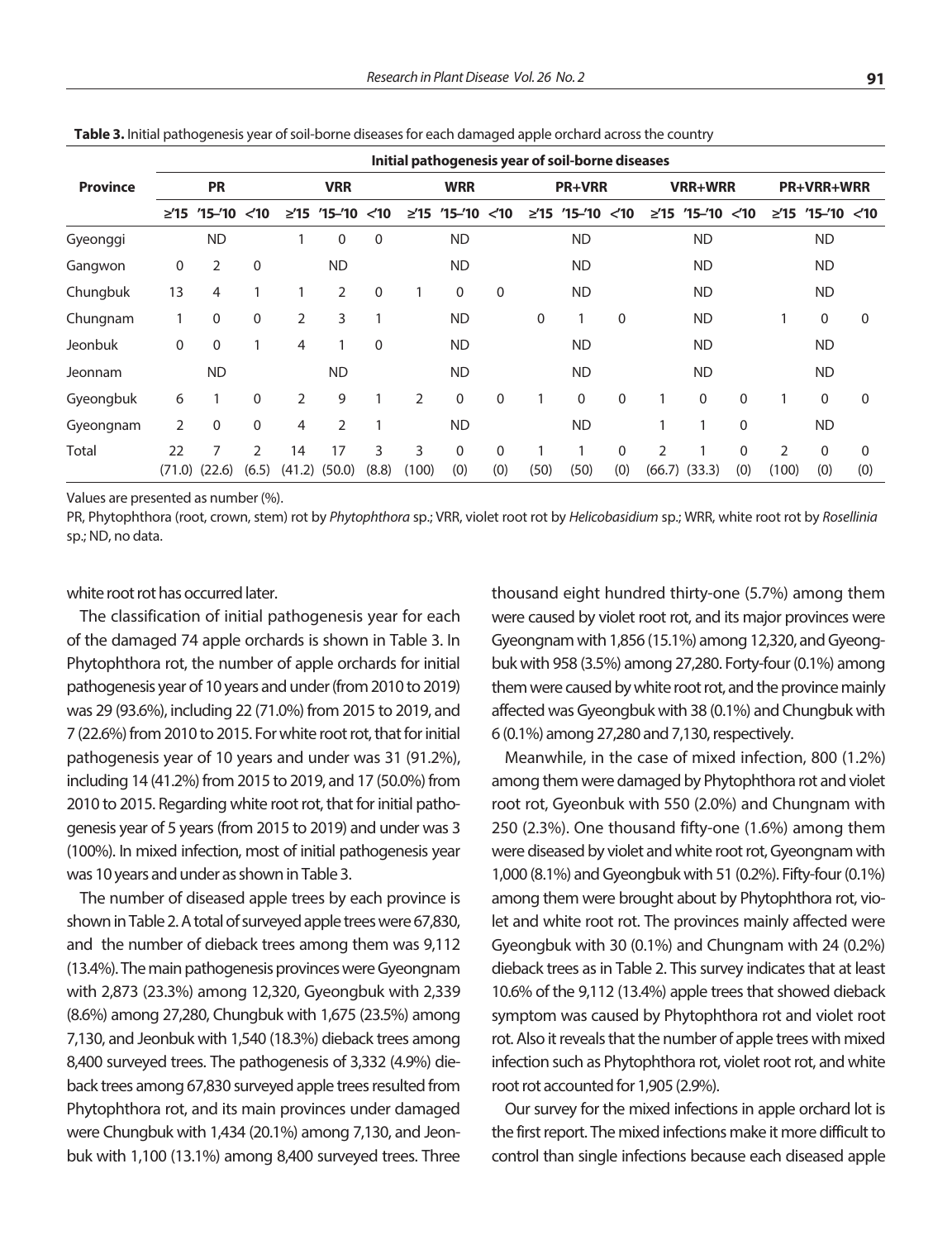tree has to be made an accurate diagnosis and then applied with corresponding fungicide. Also, abuse of fungicide for the mixed infection would be not only increased the farm's cost but also led to emerge its resistant strains.

Lee et al. (1995) reported that 352 (8.1%) apple trees had been infected by soil-borne diseases among 4,320 trees at 46 apple orchards throughout the country (5 provinces) in 1991-1993. The number of these trees infected by Phytophthora rot was 9 (0.2%), that of by violet root rot was 220 (5.1%), and that of by white root rot was 118 (2.5%). The number of apple trees infected in Jeonnam was the highest with 163 (45.3%) at 3 apple orchards, followed by Gyeongbuk with 123 (38.5%) at 23 apple orchards, Chungnam with 32 (13.2%) at 6 apple orchards, Chungbuk with 30 (9.3%) at 11 apple orchards, and Jeonbuk with 14 (3.9%) at 3 apple orchards. This survey was carried out on a larger number of apple orchard and diseased apple trees which were more than that in the report above. The number of apple trees diseased by Phytophthora rot increased significantly to 3,332 at 31 apple orchards in comparison with the previous data (Lee et al., 1995). The number of infected trees by violet root rot showed a significant increase by 3,831 at 34 apple orchards, while that of by white root rot reduced distinctly to 44 at 3 apple orchards. When the provinces were compared with one another, the number of diseased trees in Gyeongbuk, Chungnam, Chungbuk, and Jeonbuk has increased much more than that of the past years. All the data from provinces such as Gyeonggi, Gangwon, Jeonnam, and Gyeongnam were not comparable due to our/their limited data.

Lee et al. (2006) reported the occurrence degree by using the plus signs as in the parenthesis  $(+, \text{rare}; ++, \text{frequent};$ +++, ubiquitous) for the soil-borne diseases which had occurred all over the country in 1992-2000. The incidence degree for Phytophthora rot was rare (+) across the country. The occurrences for violet and white root rot were frequent (++) at all provinces, except for Gyeonggi and Gangwon. Although our survey could not be directly compared with the report above, it showed that the incidence degree of Phytophthora rot had increased from rare  $(+)$  to frequent  $(++)$ ubiquitous (+++), and that of white root rot had decreased to rare  $(+)$  from frequent severity  $(++)$ .

Most recently, Lee et al. (2016) reported that 3,350 apple trees had been infected by soil-borne diseases at 24 apple orchards in Chungbuk province from 2013 to 2015. Among these infected apple trees, the number of apple trees dis-

eased by Phytophthora rot was 2,015 (60.2%) at 14 orchards, that of by violet root rot was 1,085 (32.4%) at 5 orchards, and that of by white root rot was 250 (7.5%) at 5 orchards. Our data represent additional pathogenesis apple trees in Chungbuk, compared to the previous report (Lee et al., 2016). Therefore, our data reveal that the number of dieback trees in Chungbuk had been at least 5,025 at 46 apple orchards in 2013–2019 (sum of both 3,350 at 24 orchards in 2013–2015 and 1,675 at 22 orchards in 2016-2019).

The causes of recent increase by soil-borne diseases in apple orchards across the country were attributed to the poor vertical drainage like clay soil, the decreased effect of the underdrain brought about by heavy moisture at apple orchards (Jung et al., 2010, 2012; Kim et al., 2001) and increased concentration of soil-borne fungal pathogens (Gur et al., 1972, 1976b; Jee et al., 2000; Park and Oh, 2001), the various stresses (Bowen, 1991; Park and Oh, 2001; Sachs et al., 1980; Skaggs et al., 1982), the high temperature disorder (Gur et al., 1972, 1976b; Park and Oh, 2001) caused by the rising temperature of underground (Gur et al., 1976a; Sagong et al., 2011) along with global warming.

Temperature, rainfall, and soil chemical property are important factors in the pathogenesis of Phytophthora rot. Tsao and Garber (1960) reported that Phytophthora rot frequently occurred in high soil humidity and prolonged flood and was more common in clay soil than in sandy soil. Also, Babadoost (1988) reported that Phytophthora rot occurred mainly in late August to early October when the soil was wet and the temperature was around  $13-21^{\circ}$ C, and if the temperature were higher than the previous year or rainfall days was more than that, there would be a very high risk of its occurrence. The influence of soil chemical property on the occurrence of Phytophthora rot was so diverse that it was difficult to draw a consistent conclusion, but the field used with complex fertilizers had higher pathogenesis than unused field, and its pathogenesis rate was much higher in the field that applied more than twice as the standard quantity (Schmitthenner and Canaday, 1983). Therefore, we suggest that infection by Phytophthora rot would be reduced by applying of standard quantity for fertilizers at apple orchards in Chungbuk, Jeonbuk, and Gyeongbuk provinces.

The disease incidence rate of the violet root rot was relatively higher in newly made (under 10 years) apple orchard, while the reverse was observed in the white root rot. The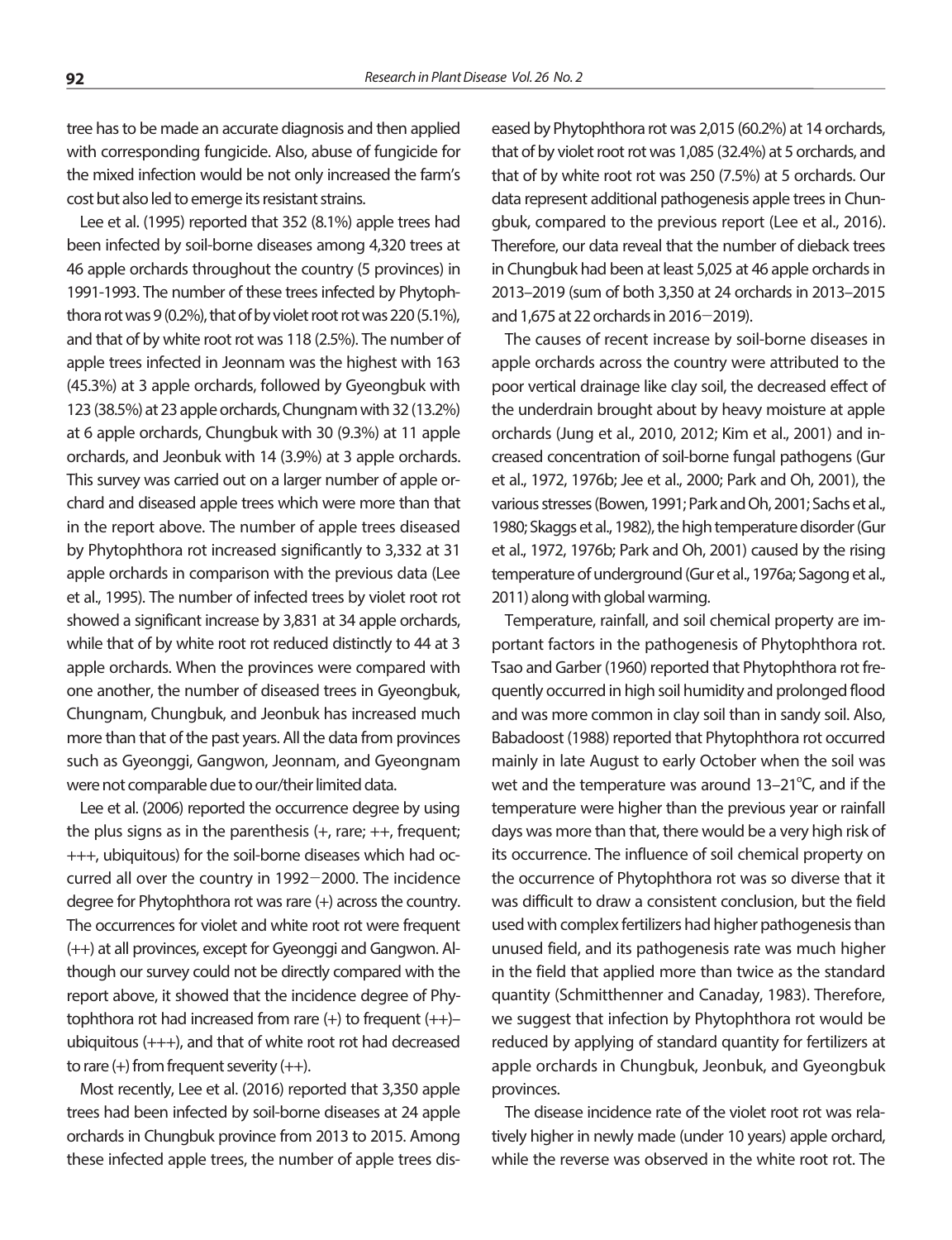degree of dwarfishness of the rootstock was positively related to the infection rate of the violet root rot, but not to the white root rot. The violet root rot occurred the most in clay loam soil and the white root rot occurred the most in sandy loam soil (Lee et al., 1995). Considering that most of Korea's surface soil properties were from sandy loam soil to clay loam soil (Korean Soil Information System, http://soil.rda. go.kr), white root rot would be confronted with danger to occur across the country, in spite of occurrence in Chungbuk and Gyeongbuk province only.

Recently, Lee et al. (2017) reported the correlation between dieback ratio and soil chemical property in apple orchards infected by soil-borne diseases. The dieback ratio by violet root rot and by white root rot showed significantly positive correlation with Ca and available  $P_2O_5$  content in soil, respectively. Whereas, that by Phytophthora rot was not significant. Like this, correlation analysis between dieback ratio induced by soil-borne diseases and soil chemical property on a national scale would be useful to strategy for future disease control.

In conclusion, our survey has been conducted on much more apple trees and orchards than those of the past reports, and it possible to represent the mixed infection in South Korea. Since the dieback symptom resulting from soil-borne fungal pathogens in apple trees are not easily to be controlled by the fungicides, it is essential to establish a comprehensive and effective control method, and clarify the dieback causes based on the understanding of cultivation characteristics and soil environment for the infected apple orchards throughout the country.

#### **Conflicts of Interest**

No potential conflict of interest relevant to this article was reported.

### **Acknowledgments**

This survey was carried out with the support of the Chungcheongbuk-do Agricultural Research and Extension Services, funded by the provincial government of Chungcheongbuk-do, the Republic of Korea. We extend our special thanks to Dr. Moon-Soo, Hwang for grammatical editing of this manuscript.

#### **References**

- Babadoost, M. 1988. Phytophthora Collar Rot of Apple. Report on Plant Disease, No. 812. University of Illinois Extension, Urbana, IL, USA. 4 pp.
- Bowen, G. D. 1991. Soil temperature, root growth and plant function. In: Plant Root: The Hidden Half, eds. by Y. Waisel, A. Eshel and U. Kafkafi, pp. 309-329. Marcel Dekker, Inc., New York, NY, USA.
- Gur, A., Bravdo, B. and Hepner, J. 1976a. The influence of root temperature on apple trees. III. The effect on photosynthesis and water balance*. J. Hortic. Sci.* 51: 203-210.
- Gur, A., Bravdo, B. and Mizrahi, Y. 1972. Physiological responses of apple trees to supraoptimal root temperature. *Physiol. Plant*. 27: 130-138.
- Gur, A., Hepner, J. and Mizrahi, Y. 1976b. The influence of root temperature on apple trees. I. Growth responses related to the application of potassium fertilizer. *J. Hortic. Sci.* 51: 181-193.
- Hanlin, R. T. 1990. Illustrated Genera of Ascomycetes. American Phytopathological Society, St. Paul, MN, USA. 263 pp.
- Jee, H.-J., Cho, W.-D. and Kim, C.-H. 2000. Phytophthora Diseases in Korea. Rural Development Administration, Suwon, Korea. 226 pp. (In Korean)
- Jee, H.-J., Cho, W.-D. and Kim, W.-G. 1997. Phytophthora diseases of apple in Korea: I. Occurrence of a destructive collar rot caused by *P. cactorum. Korean J. Plant Pathol.* 13: 139-144.
- Jee, H.-J., Cho, W.-D., Nam, K.-W. and Park, Y.-S. 2001. Outbreak of Phytophthora rot on pear under environmental conditions favorable to the disease. *Plant Pathol. J.* 17: 231-235.
- Jung, K.-Y., Yun, E.-S., Park, C.-Y., Hwang, J.-B., Choi, Y.-D., Jeon, S.-H. et al. 2012. Variation of soil physical characteristics by drainage improvement in poorly drained sloping paddy field. *Korean J. Soil Sci. Fertil.* 45: 704-710. (In Korean)
- Jung, K.-Y., Yun, E.-S., Park, K.-D. and Park, C.-Y. 2010. Evaluation of drainage improvement effect using geostatistical analysis in poorly drained sloping paddy soil. *Korean J. Soil Sci. Fertil.* 43: 804-811. (In Korean)
- Kim, L.-Y., Cho, H.-J., Hyun, B.-K. and Park, W.-P. 2001. Effects of physical improvement practices at plastic film house soil. *Korean J. Soil Sci. Fertil.* 34: 92-97. (In Korean)
- Lee, D.-H., Choi, K.-H. and Uhm, J.-Y. 2009. Cytochalasin E production by *Rosellinia necatrix* and its pathogenicity on apple. *Res. Plant Dis.* 15: 46-50. (In Korean)
- Lee, D. H., Lee, S. W., Choi, K. H., Kim, D. A. and Uhm, J. Y. 2006. Survey on the occurrence of apple diseases in Korea from 1992 to 2000*. Plant Pathol. J.* 22: 375-380.
- Lee, S. B., Chung, B. K., Jang, H. I., Kim, K. H. and Choi, Y. M. 1995. Incidence of soil-borne diseases in apple orchards in Korea. *Korean J. Plant Pathol.* 11: 132-138. (In Korean)
- Lee, S.-H., Kwon, Y., Shin, H., Kim, I.-J., Nam, S.-Y., Hong, E. Y. et al. 2016. Dieback of apple tree by major soil borne diseases in